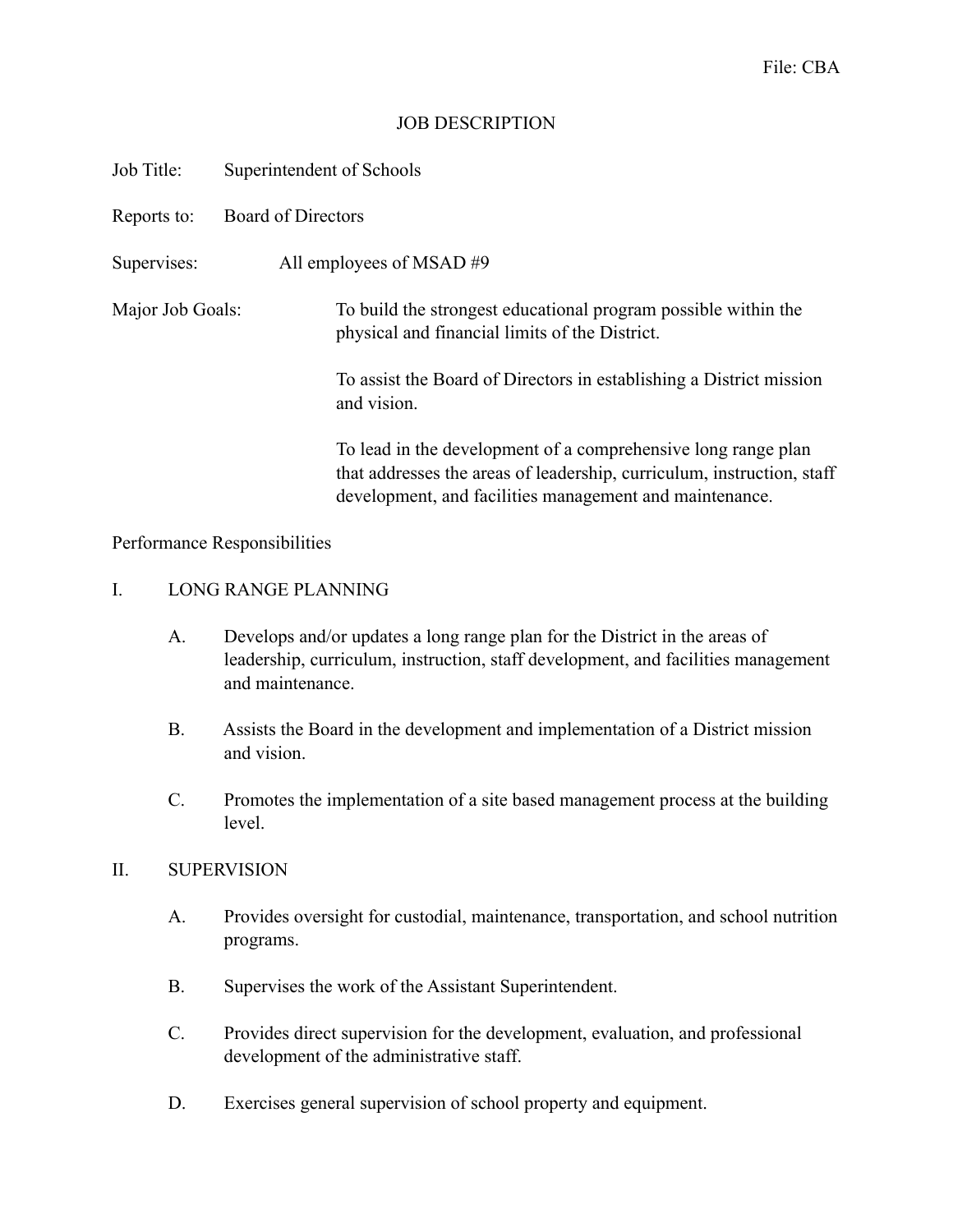E. Provides an efficient and appropriate organizational structure of the district.

## III. FIDUCIARY RESPONSIBILITY

- A. Directs the preparation of the annual budget for adoption by the Board.
- B. Assumes ultimate responsibility for the fiscal management of the District.
- C. Serves as Treasurer to the Board of Directors.
- D. Maintains adequate school finance, business, property, school population, and student records.
- E. Has the power to direct expenditures and purchases within the limits of the detailed budget.

#### IV. PERSONNEL

- A. Nominates professional staff for Board election.
- B. When authorized, selects a teacher for employment with later confirmation by the Board.
- C. At any time may suspend an employee for cause, and report the case to the Board at their next regular meeting.
- D. Has the authority to accept employee resignations on behalf of the Board and inform the Board at the next appropriate meeting.
- E. Employs and discharges support staff in accordance with District policy, negotiated contracts, and State statute.

# V. OTHER

- A. Advises the Board on the need for new/revised policies and formulates policies for Board consideration.
- B. Implements District policy and Board directives.
- C. Takes appropriate action in any case or event not covered by policy and reports such action to the Board.